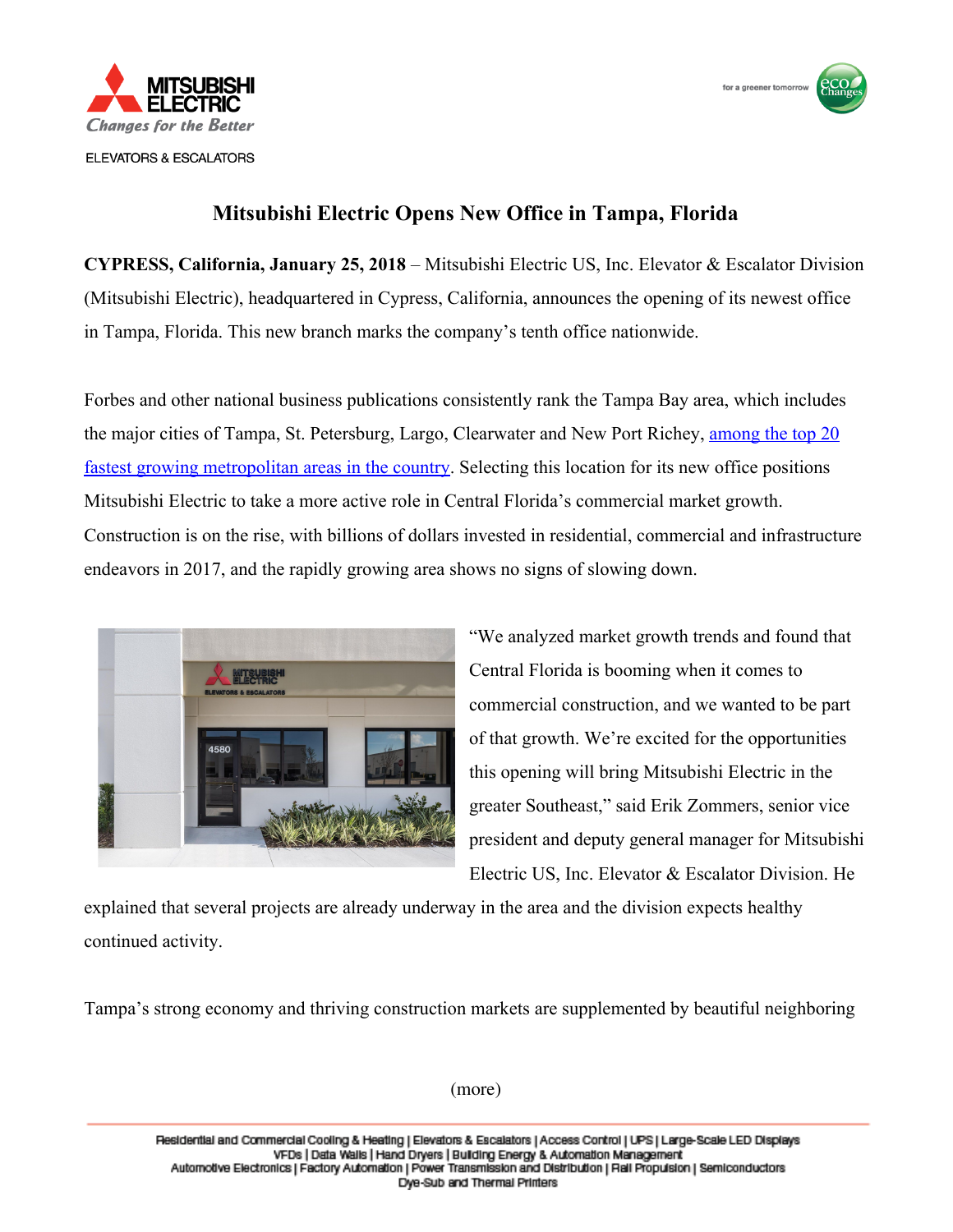beaches and accessibility to nearby attractions, making it an appealing destination for architects, new residents and visitors alike.

"The desire to maintain this status means new development has essentially transformed the core of the city in recent years, with investors in new entertainment venues, residential communities and retail spaces flocking to the area," said Mike Eden, eastern region director, Mitsubishi Electric US, Inc. Elevator & Escalator Division. "Currently, Tampa has a relatively modest skyline and is not known for leading edge high rises and office buildings, but we see that changing. We are very proud of our active installation at the Seminole Hard Rock Hotel & Casino for the Seminole Tribe of Florida, which includes two new spiral escalators and a host of new elevators. We're excited to deliver our quality to the Florida market," he added.

In addition to supporting the Tampa commercial development market with new elevator and escalator systems in the Tampa area, the Mitsubishi Electric branch office also offers a full Preventative Maintenance Program. The program ensures that elevator and escalator systems run smoothly and operate as safely and reliably as possible. The Preventative Maintenance Program is available to building owners for service contracts of existing systems, even if they aren't Mitsubishi Electric brand products.

Grand opening activities were held in November 2017. The new branch office is located at 4580 Eagle Falls Place, Tampa, Florida.

Other Mitsubishi Electric office locations include Cypress, California; San Francisco, San Diego, Seattle, Honolulu, Las Vegas, Chicago, Dallas-Ft. Worth and Washington, DC. For more information about Mitsubishi Electric elevators and escalators, visit [www.MitsubishiElevator.com](http://www.mitsubishielevator.com/).